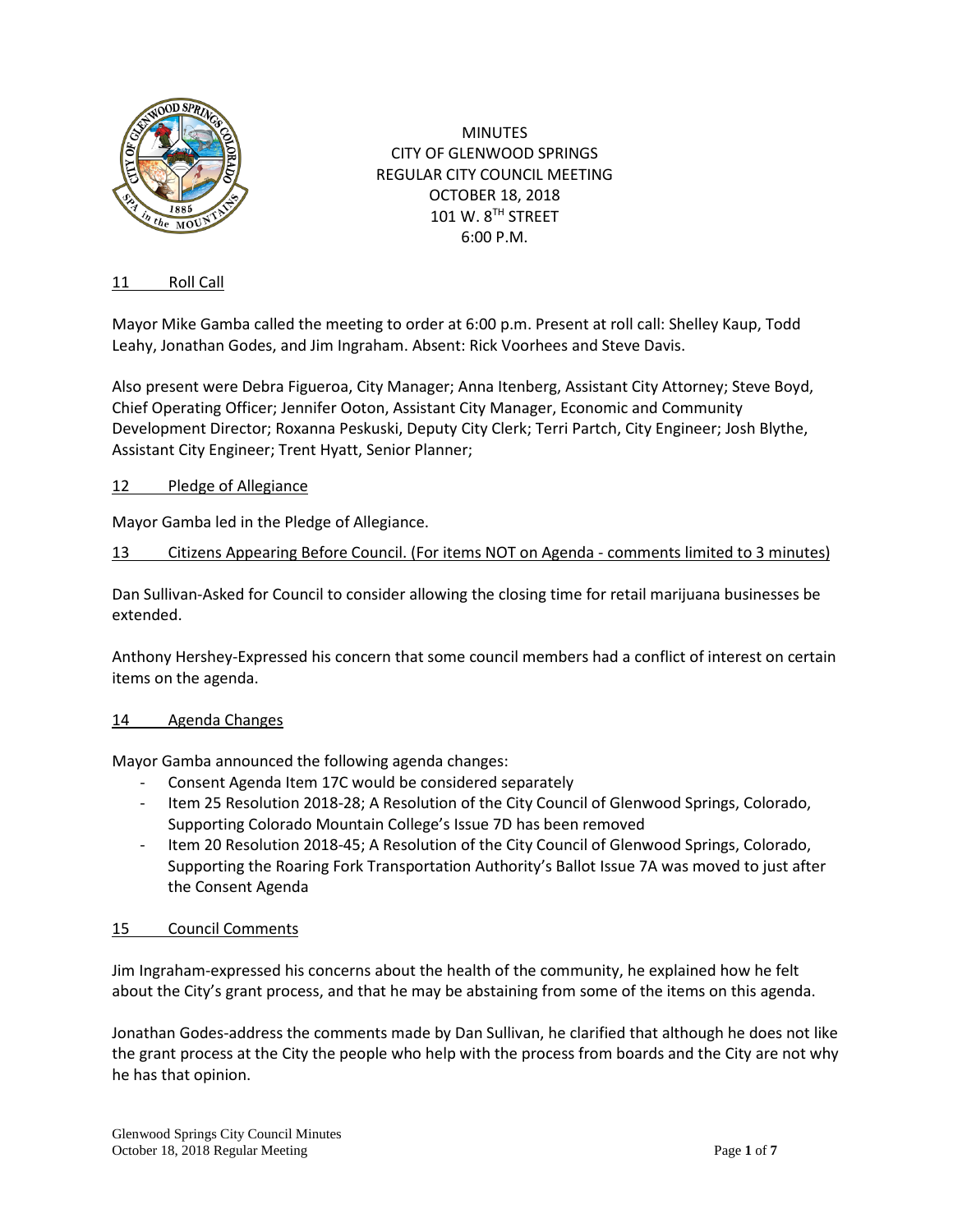### 16 Proclamation – Leslie Bethel

Mayor Gamba read the Proclamation recognizing Leslie Bethel. Her son Jack accepted the proclamation and thanked council.

### 17 Consent Agenda:

- A. Receipt of Minutes of the September 20,2018 Regular Meeting
- B. Resolution 2018-49; A Resolution of the City Council of the City of Glenwood Springs, Colorado, Adopting and Authorizing Implementation of an Interim Procurement Policy
- C. BD 2018-47 Grand Avenue Pedestrian Bridge Epoxy Overlay Project

### *Councilor Voorhees moved, seconded by Councilor Kaup, to approve the consent agenda.*

### *Motion passed unanimously*

### 17C BD 2018-047 – Grand Avenue Pedestrian Bridge Epoxy Overlay

Terri Partch and Josh Blythe spoke to council about the epoxy overlay project for the Grand Avenue Pedestrian Bridge. The City Engineering Department has been working to develop a solution to the cracking occurring on the Grand Avenue Pedestrian Bridge. With the help of WJE Associates, Inc. the City has put together a plan that combines the application of joint sealant and an epoxy broadcast overlay to mitigate the current surface conditions.

# *Councilor Godes moved, seconded by Councilor Kaup to approve BD 2018-047 – Grand Avenue Pedestrian Bridge Epoxy Overlay*

# *Motion passed unanimously*

20 Resolution 2018-45; A Resolution of the City Council of the City of Glenwood Springs, Colorado, Supporting the Roaring Fork Transportation Authority's Ballot Issue 7A

Pitkin County Commissioner George Newman and chair for RFTA explained to council what this ballot issue would fund.

Mayor Gamba opened the item for public comment:

Heather McGregor-spoke in support of ballot issue 7A

Mayor Gamba closed public comment.

*Councilor Kaup moved, seconded by Councilor Voorhees to approve Resolution 2018-45; A Resolution of the City Council of the City of Glenwood Springs, Colorado, Supporting the Roaring Fork Transportation Authority's Ballot Issue 7A*

*Ayes: Godes, Davis, Gamba, Voorhees, Kaup Nays: Leahy Abstained: Ingraham*

Glenwood Springs City Council Minutes October 18, 2018 Regular Meeting Page 2 of 7 *Motion passes*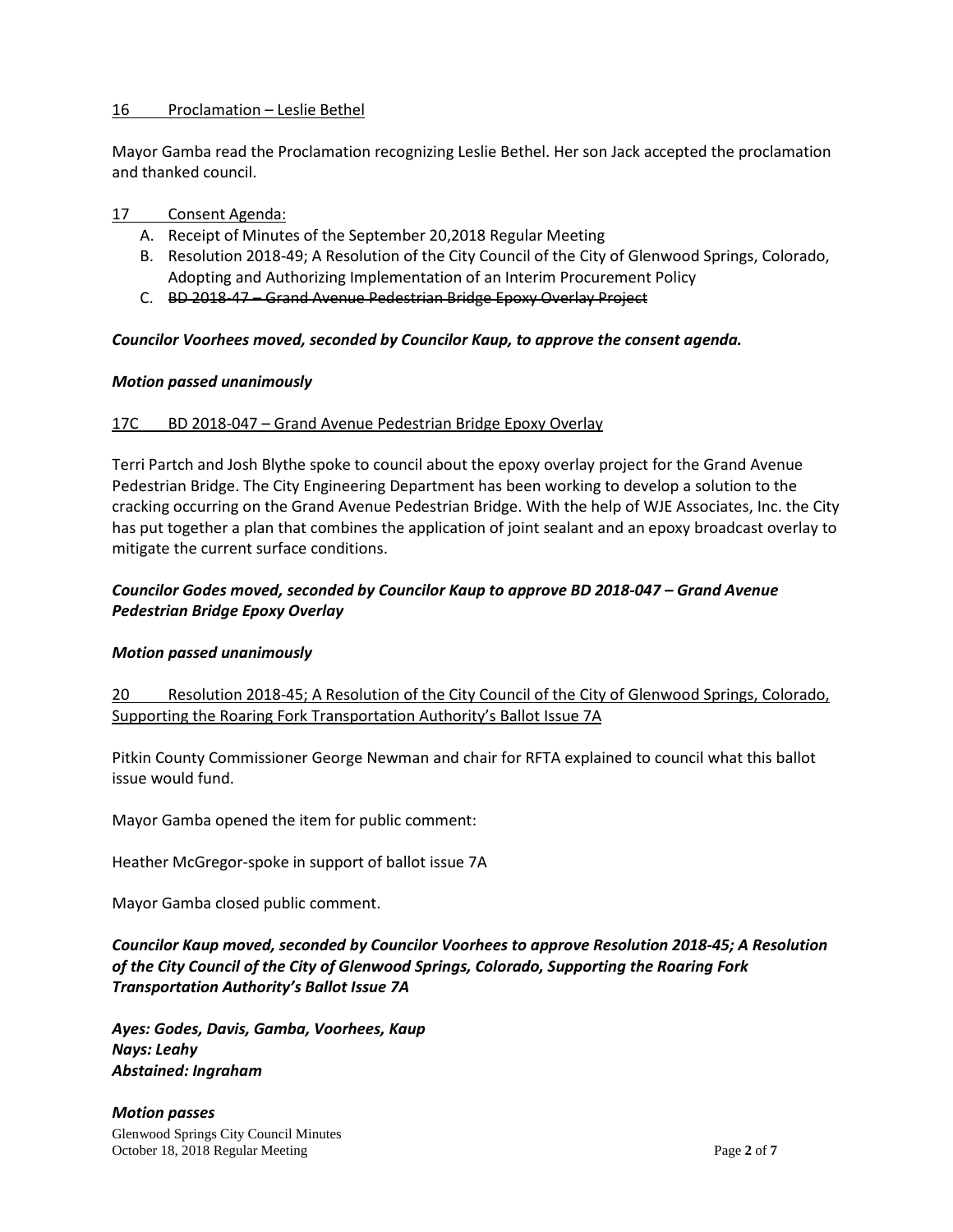# 18 Historical Society Annual Report

Bill Kight, Director of the Frontier Historical Museum, presented to council the annual report for the Historical Society including the Museum. In his presentation he explained why the ghost walk was cancelled and the Society's need for addition funding this year.

19 Planning Item #12-18: Consideration of Rezoning 1304 Grand Avenue from RT Residential Transitional to M1 Mixed Use and an amendment to the 2011 Glenwood Springs Comprehensive Plan Future Land Use Map from Multi-Family Residential to Commercial

Action 1 – Comprehensive Plan Future Land Use Map Amendment – to revise the classification of the subject property from Multi-family Residential to Commercial. The Planning and Zoning Commission voted 5-1 to recommend approval of the Comprehensive Plan Future Land Use Map amendment.

Action 2 – Rezoning – of the subject property from RT Residential Transitional to M1 Mixed Use. The Planning and Zoning Commission voted 5-1 to recommend approval with conditions of the rezoning amendment.

Mayor Gamba opened the item for public comment:

Kirk Swallow-expressed his support in this zoning change.

Mayor Gamba closed public comment.

*Mayor Pro-Tem Leahy moved, seconded by Councilor Davis on Action Item No. 1 to affirm the recommendation of the Planning and Zoning Commission and approve the Com Plan Amendment with the recommended findings listed on page 1 of the suggested motions attachment to the staff report*

# *Motion passed unanimously*

*Mayor Pro-Tem Leahy moved, seconded by Councilor Voorhees on Action Item No. 2 to affirm the recommendation of the Planning and Zoning Commission and grant the rezoning with the recommended findings and conditions listed on pages 1-2 of the suggested motions attachment to the staff report.*

# *Motion passed unanimously*

# 21 Public Hearing – Proposed Budget

Steve Boyd summarized the final steps for adopting the 2019 budget. On November 1, Council is required to adopt a budget. Further changes to the budget after that are done via resolution. Staff needs to know what changes, if any, to make in the attached budget prior to its vote for adoption on November 1.

Mayor Gamba opened the item for public comment:

Nancy Heard -spoke on behalf of the Tourism and Promotion Board to ask that council reconsider their decision on take \$60,000 out of the boards fund to help with maintenance of downtown.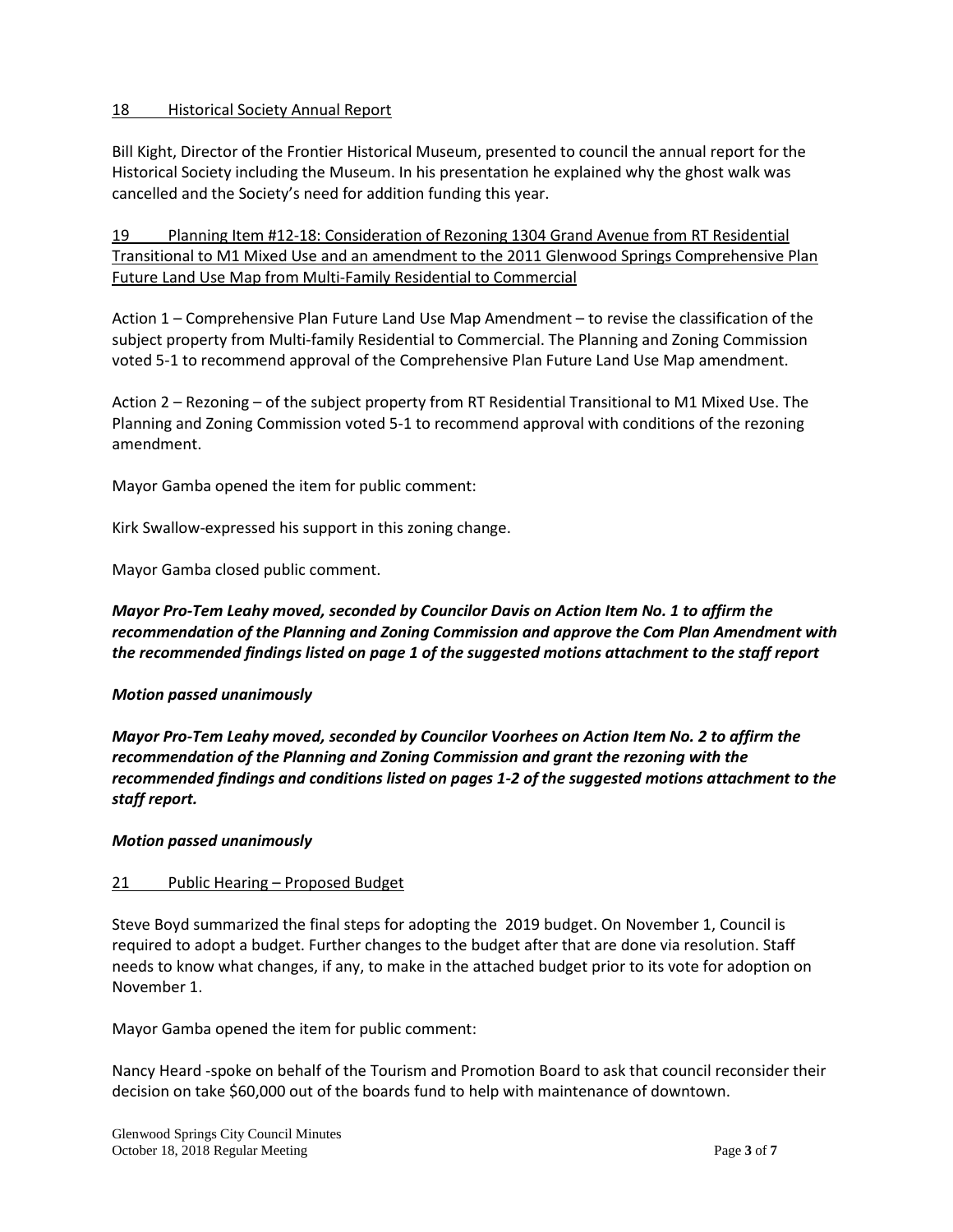Ian Exelbert-spoke on behalf of the Glenwood Springs Chamber Resort Association and asked Council to reconsider its decision of the reallocation of funds.

Barbara Hille-supported the Tourism and Promotion Board and the fund that they oversee.

Lindsey Lewis-supported the Tourism and Promotion Board and suggested that if the City cannot maintain what it has built or will built they should wait on it for now.

Mayor Gamba closed public comment.

# *Councilor Davis moved, seconded by Councilor Ingraham to increase the budget for the Historical Society by \$10,000 for the 2019 budget cycle*

*Motion passed unanimously*

*Mayor-Pro-Tem Leahy moved, seconded by Councilor Davis to not take \$60,000 from the Tourism and Promotion Board reserve fund to place in the A and I fund*

*Ayes: Godes, Davis, Leahy Nays: Ingraham, Gamba, Voorhees, Kaup*

### *Motion failed*

Mayor Gamba called for a brief break at 9:27pm The meeting reconvened at 9:35pm

22 Ordinance No 23, Series 2018, An Ordinance of the City of Glenwood Springs, Colorado Temporary Moratorium on the Acceptance and Processing of New Vacation Rental Permit and Business License Applications (FIRST READING)

Anna Itenberg spoke to council about the moratorium explaining the intent is to put a brief hold on vacation rental permits in light of complaints that have been received to allow the city council to receive public comment and discuss whether there are any regulations that need to be implemented. The moratorium would not apply to permits issued prior to the effective date.

Mayor Gamba opened the item for public comment:

- The following people were in support of the Moratorium: Linda Holloway, David Fulton, Lindy Clarke, Bill Coleman, Mike Blair, Chris Clarke, Les Selzer
- The following people were against the Moratorium: Natalie Callum, Rachel Winn, Marco Dehm, Kristine Del Rio, Luis Del Rio, Dan Kellogg

Mayor Gamba closed public comment.

*Councilor Godes moved, seconded by Councilor Kaup to adopt Ordinance No 23, Series 2018 with a revision to the term of the Moratorium to be 4 months and for there to be a robust public process*

Glenwood Springs City Council Minutes October 18, 2018 Regular Meeting Page 4 of 7 *Ayes: Ingraham, Godes, Davis, Voorhees, Kaup*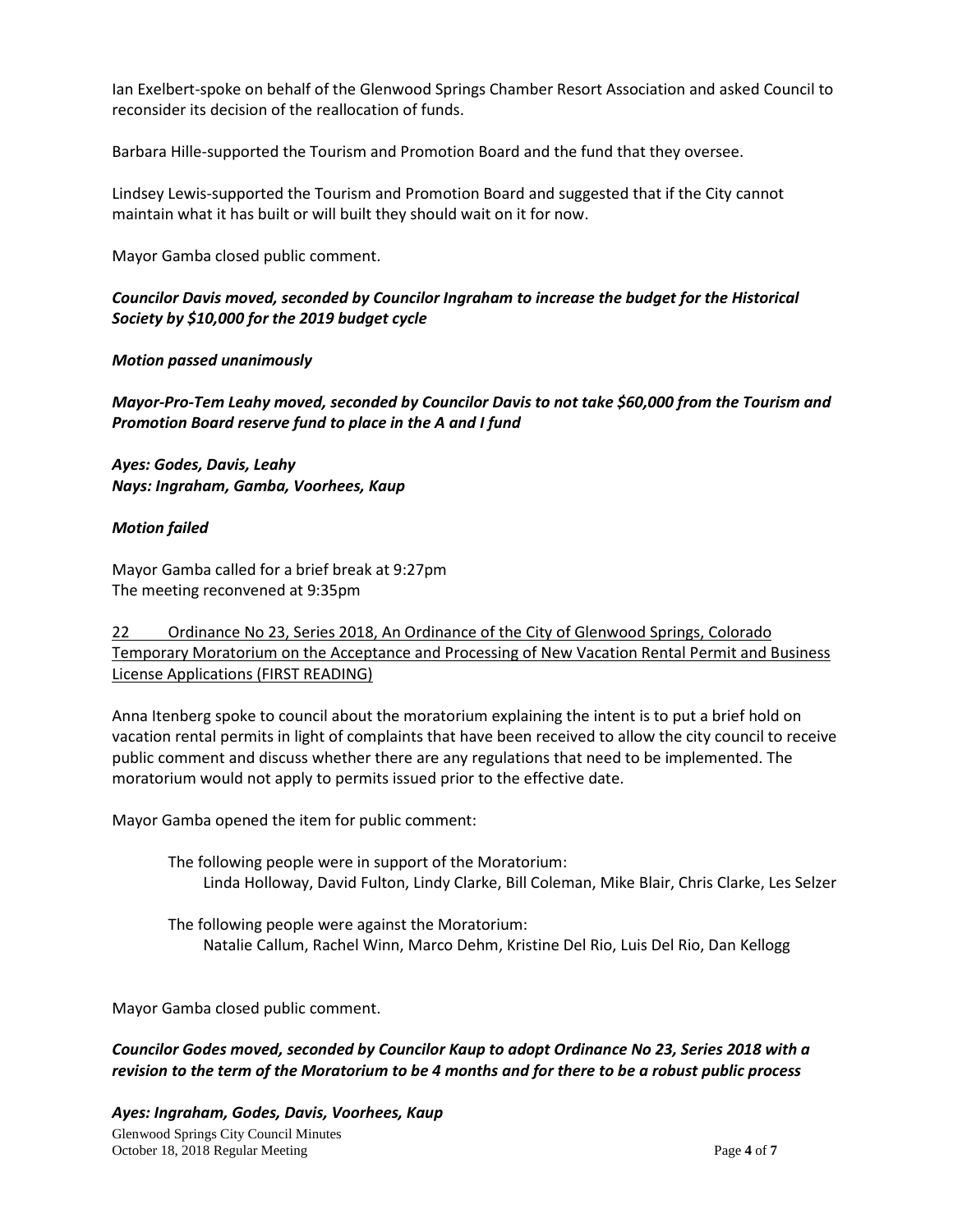# *Nays: Gamba, Leahy*

### *Motion passed*

### 23 School Street-Project Overruns and Additional Funding Needed for Trees

Terri Partch explained that in the Spring of this year the City applied for a joint grant with the Roaring Fork School District to reconfigure the Glenwood Springs Elementary School Entrance and rebuild School Street to widen to Two lanes and improve drainage. The school district has stated that the cost of the project had overrun and is requesting that we split the project overrun cost in the amount of an additional \$18,000.

Another issue that has developed on the project is the replacement of street trees on  $11<sup>th</sup>$  street. Mature trees on  $11<sup>th</sup>$  street were removed to allow for the placement of a sidewalk. Replacement trees were anticipated and included with the project. However, an irrigation system and water tap were not included with the design. It was determined that the cheapest way to provide irrigation to the planned tree would be to work with the property owner to provide private water to the trees.

Mayor Gamba opened the item for public comment no comments were noted. Mayor Gamba closed public comment.

# *Councilor Ingraham moved, seconded by Councilor Davis to approve sharing overrun costs with the school district in the amount of \$13,600 and approve reimbursing the homeowner for the additional irrigation costs in the amount of \$8,810*

*Ayes: Ingraham, Davis, Gamba, Leahy, Voorhees Nays: Godes, Kaup*

#### *Motion passed*

Mayor Pro-Tem Leahy excused himself for the rest of the meeting at 10:54pm

#### *Councilor moved Ingraham, seconded by Councilor Voorhees to extend the meeting to 11:15pm*

#### *Motion Passed Unanimously (Leahy Absent)*

24 Resolution 2018-46; A Resolution of the City Council of the City of Glenwood Springs, Colorado, in Opposition to Proposition 112 Setting Statutory Setback Requirement for Oil and Gas Development on the November 2018 General Election Ballot

Mayor Gamba talked about this ballot question and realizes that this question is controversial however, the Garfield County Commissioners explained prior that if this ballot question passes the County would not be contributing funding to the South Bridge project. This resolution would show the commissioners the City's support.

Mayor Gamba opened the item for public comment no comments were noted. Mayor Gamba closed public comment.

# *Councilor Ingraham moved, seconded by Councilor Davis to adopt Resolution 2018-46*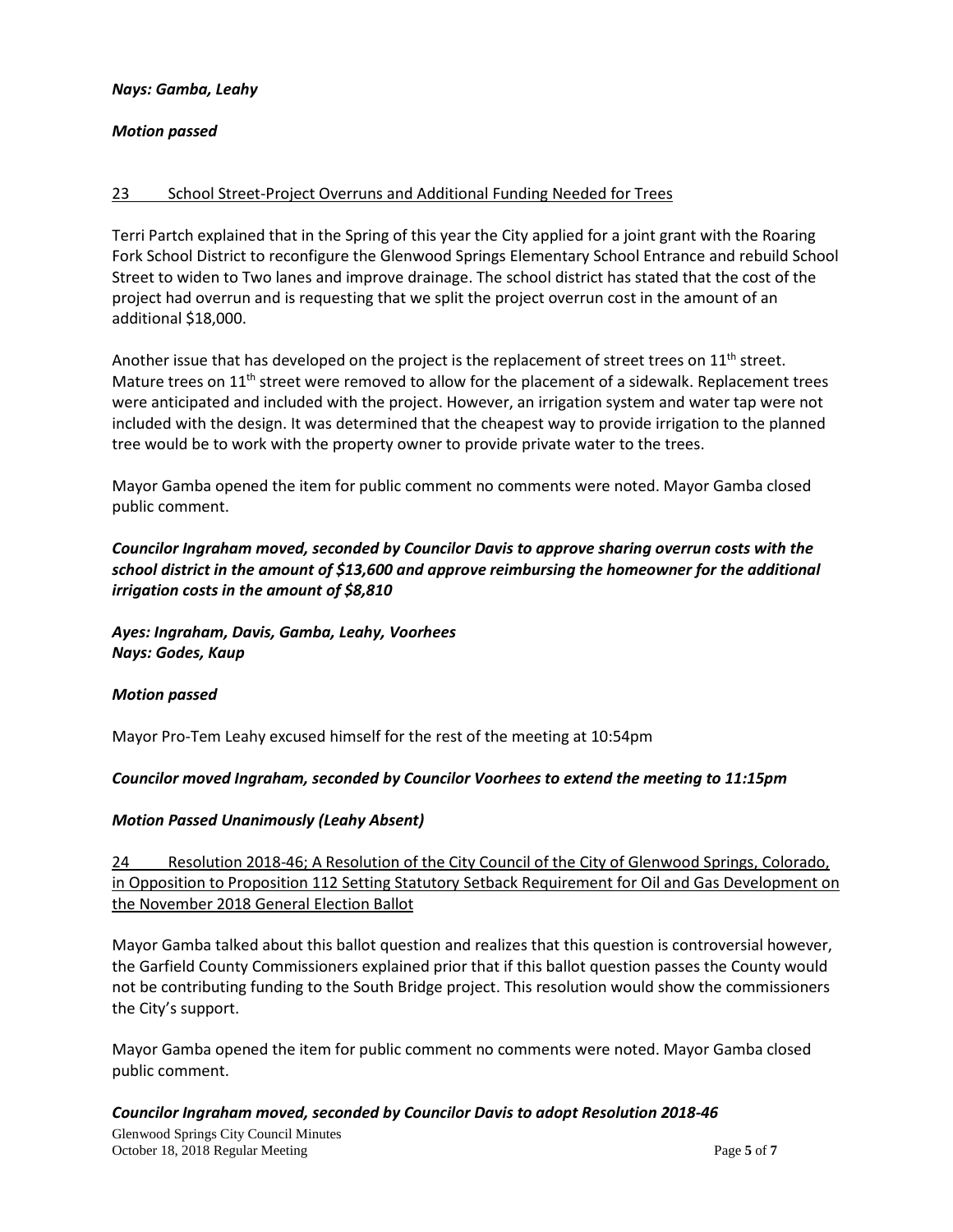*Ayes: Ingraham, Godes, Davis, Gamba Nays: Kaup Abstain: Voorhees*

### *Motion passed*

25 Resolution 2018-48; A Resolution of the City Council of the City of Glenwood Springs, Colorado, Supporting Colorado Mountain College's Ballot Issue 7D

26 Resolution 2018-50; A Resolution of the City Council of the City of Glenwood Springs, Colorado, Supporting Proposition 110 Increasing Statewide Sales Tax for Transportation on the 2018 General Election Ballot

Mayor Gamba combine item number 26 and 27.

27 Resolution 2018-51; A Resolution of the City Council of the City of Glenwood Springs, Colorado, Opposing Proposition 110 Increasing Statewide Sales Tax for Transportation on the 2018 General Election Ballot

Mayor Gamba briefly explained Proposition 110.

# *Councilor Ingraham moved, seconded by Councilor Voorhees, to approve Resolution 2018-51; the resolution to oppose Proposition 110*

*Ayes: Ingraham, Godes, Davis, Gamba, Voorhees Nays: Kaup*

#### *Motion passed*

28 Resolution 2018-52; A resolution of the City Council of the City of Glenwood Springs, Colorado, Opposing Proposition 109 ("Fix Our Damn Roads") on the 2018 General Election Ballot

This item was tabled

29 Resolution 2018-47; A Resolution of the City Council of the City of Glenwood Springs, Colorado, Adopting a Policy and Authorizing Implementation of an Updated Neighborhood Traffic Calming Policy

This item was continued to the next regular city council meeting

# 30 Call for Art Award

Jenn Ooton explained that the City of Glenwood Springs received a \$20,000 grant from the National Endowment for the Arts (NEA) for public art on a future plaza area west of the touchdown site of the new pedestrian bridge, known as the North Landing. In July, City Council authorized the release a national Request for Proposals (RFP)/Call for Art to choose an artist or artist team with artistic merit, as well as experience with community engagement in the placemaking process, for this project.

Glenwood Springs City Council Minutes October 18, 2018 Regular Meeting **Page 6** of **7** and **Page 6** of **7** Seventeen responses to the Call for Art were competitively reviewed by the Art and Culture Board, and then a panel comprising representation from the Arts and Culture Board, the City of Glenwood Springs,